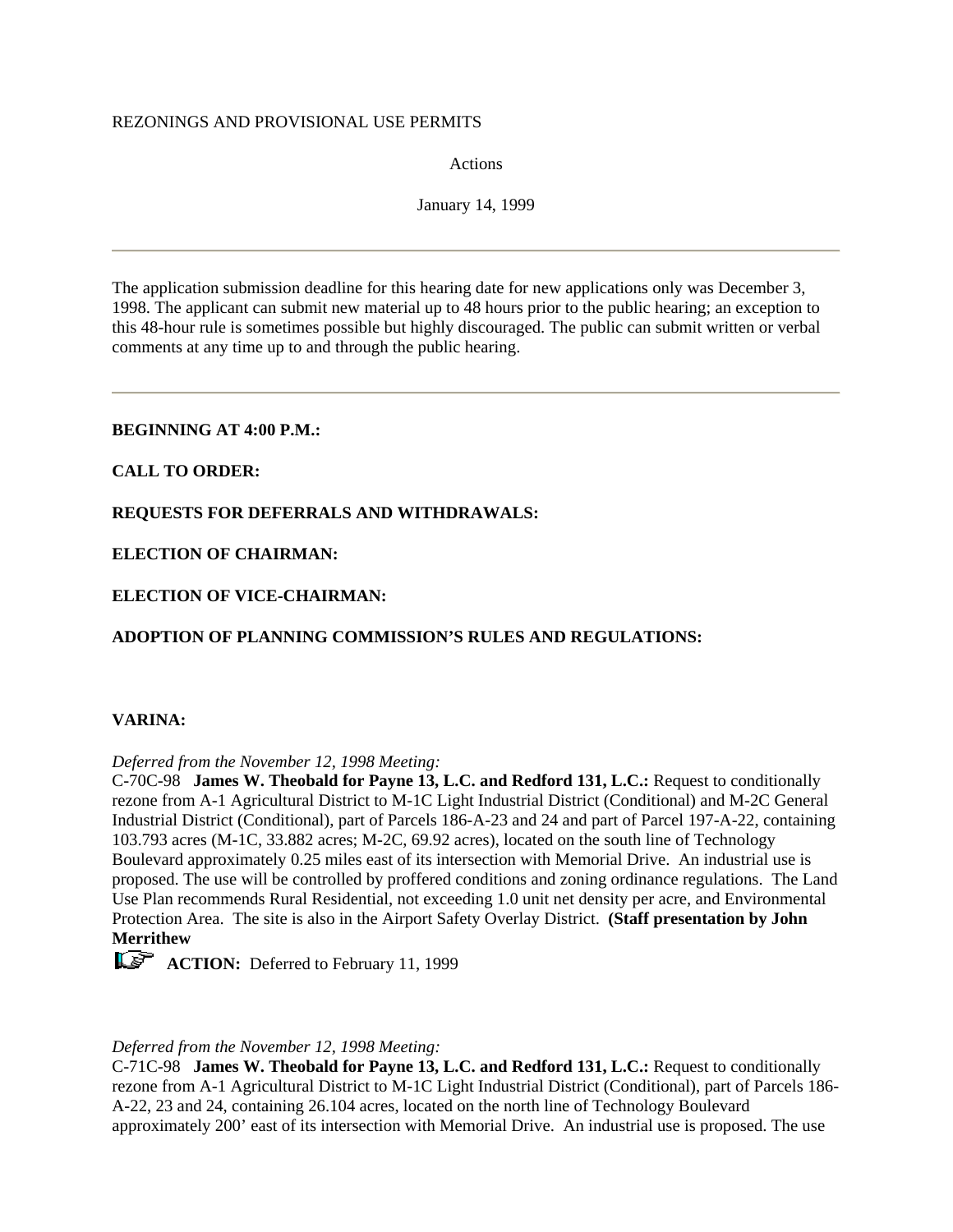will be controlled by proffered conditions and zoning ordinance regulations. The Land Use Plan recommends Rural Residential, not exceeding 1.0 unit net density per acre. The site is also in the Airport Safety Overlay District. **(Staff presentation by John Merrithew**

**ACTION:** Deferred to February 11, 1999

#### *Deferred from the November 12, 1998 Meeting:*

C-72C-98 **James W. Theobald for Bradley T. Marshall, et al:** Request to conditionally rezone from A-1 Agricultural District to M-1C Light Industrial District (Conditional) part of Parcel 186-A-22, containing 19.173 acres, located on the south line of Technology Boulevard approximately 100' east of its intersection with Memorial Drive and on the east line of Memorial Drive approximately 100' south of its intersection with Technology Boulevard. An industrial use with potential retail is proposed. The use will be controlled by proffered conditions and zoning ordinance regulations. The Land Use Plan recommends Rural Residential, not exceeding 1.0 unit net density per acre. **(Staff presentation by John Merrithew**

**ACTION:** Deferred to February 11, 1999

#### *Deferred from the November 12, 1998 Meeting:*

C-73C-98 **James W. Theobald for W. A. Robins, et al, Redford 131, L.C., Edward M. Luck, Gerald A. Crigger:** Request to conditionally rezone from A-1 Agricultural District to R-5AC General Residence District (Conditional) Parcels 197-A-21A, 21B (part), 21C and 22 (part), Parcels 197-1-1-6 (part), 7 and 7A, and Parcels 197-4-A-1, 2 and 3, containing 58.214 acres, located on the north line of Portugee Road (beginning in the Capes of Portugee subdivision) approximately 280' east of the intersection of Portugee Road and Memorial Drive and on the east line of Memorial Drive (beginning in the Gaulding and Orange subdivision) approximately 1890' north of the intersection of Portugee Road and Memorial Drive. A zero lot line single family residential subdivision is proposed. The R-5A District permits densities up to 6.0 units gross density per acre. The Land Use Plan recommends Rural Residential, not exceeding 1.0 unit net density per acre, and Environmental Protection Area. The site is also in the Airport Safety Overlay District. **(Staff presentation by John Merrithew**

**ACTION:** Deferred to February 11, 1999

#### *Deferred from the December 10, 1998 Meeting:*

C-55C-98 **James W. Theobald for Roy B. Amason:** Request to conditionally rezone from A-1 Agricultural District to B-2C Business District (Conditional), Parcel 260-A-36, containing 3.87 acres, located at the northeast corner of the intersection of New Market Road (Route 5) and Long Bridge Road. A business use is proposed. The use will be controlled by proffered conditions and zoning ordinance regulations. The Land Use Plan recommends Prime Agriculture. The site is also in the Airport Safety Overlay District. **(Staff presentation by Mark Bittner)**

**ACTION:** Deferred to February 11, 1999

#### *Deferred from the December 10, 1998 Meeting:*

C-56C-98 **James W. Theobald for Roy B. Amason:** Request to conditionally rezone from A-1 Agricultural District to R-1C, R-2AC and R-3AC One Family Residence Districts (Conditional), RTHC Residential Townhouse District (Conditional), R-5C and R-6C General Residence Districts (Conditional),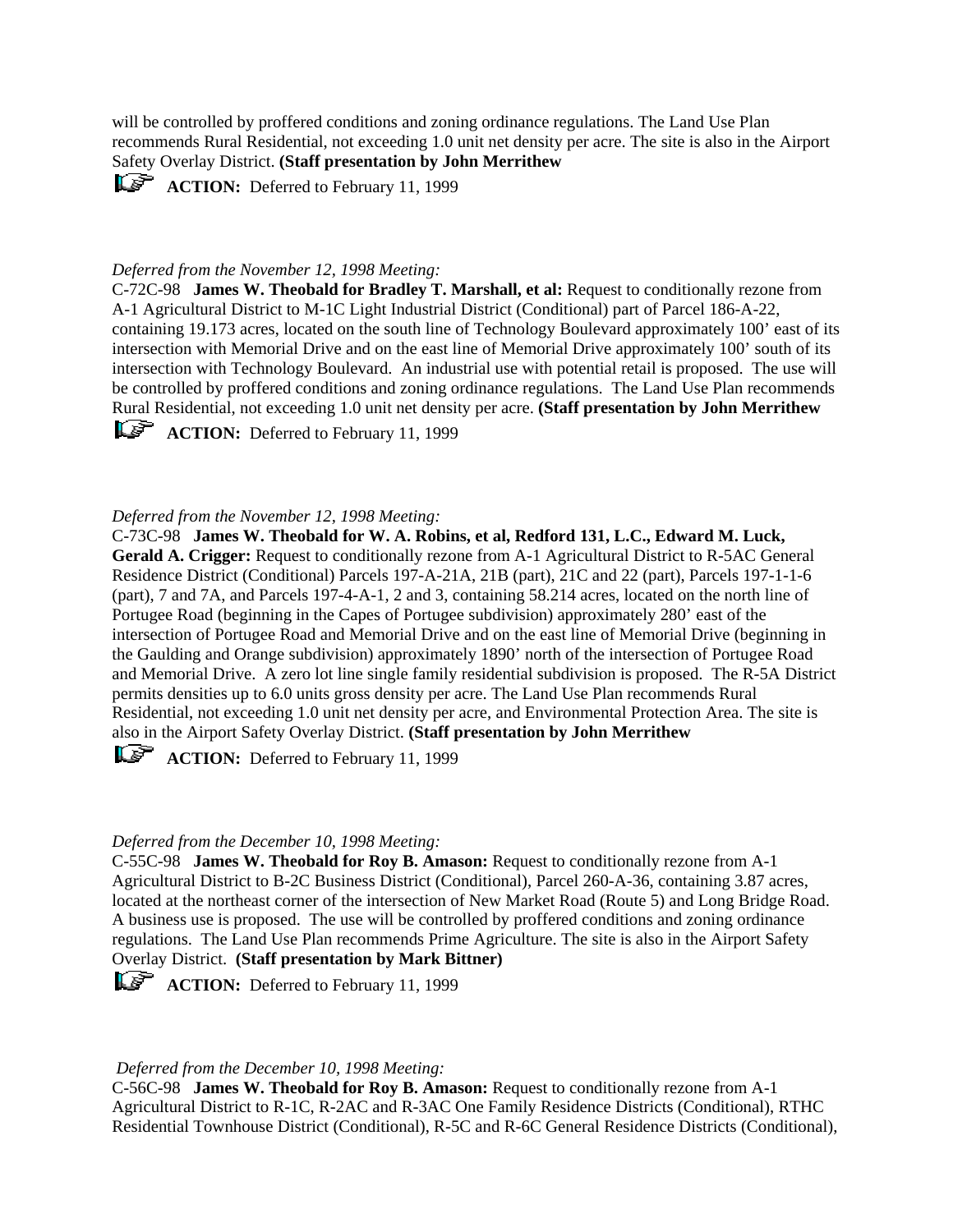O-2C Office District (Conditional), B-2C Business District (Conditional) and C-1 Conservation District, Parcels 240-A-17, 250-A-48, 49, and 51A, and 251-A-4A, and 260-A-28, containing 633.61 acres, generally located along the east line of Turner Road between New Market Road (Route 5) and Camp Holly Drive; along the north line of New Market Road (Route 5) from Turner Road to Camp Hill Road and from Kingsland Road to Long Bridge Road; along the northwest line of Long Bridge Road to its intersection with Yahley Mill Road and along the west side of Yahley Mill to the Virginia Power easement. A mixed use planned community is proposed. The R-1 District permits densities up to 1.74 units gross density per acre. The R-2A District permits densities up to 3.23 units gross density per acre. The R-3A District permits densities up to 4.59 units gross density per acre. The RTH District permits densities up to 9.00 units gross density per acre. The R-5 District permits densities up 14.52 units gross density per acre. The R-6 District permits densities up to 19.80 units gross density per acre. The office and business uses will be controlled by proffered conditions and zoning ordinance regulations. The Land Use Plan recommends Prime Agriculture and Environmental Protection Area. The site is also in the Airport Safety Overlay District. **(Staff presentation by Mark Bittner)**

**ACTION:** Deferred to February 11, 1999

#### *Deferred from the December 10, 1998 Meeting:*

C-78C-98 **James W. Theobald for Laburnum Retail Center Associates, LLC:** Request to conditionally rezone from A-1 Agricultural District to B-2C Business District (Conditional), Parcel 214- A-36 and part of Parcel 214-A-45A, containing 5.951 acres, located on the west side of New Market Road (State Route 5) between S. Laburnum Avenue and Burning Tree Road. A convenience retail/office development is proposed. The use will be controlled by proffered conditions and zoning ordinance regulations. The Land Use Plan recommends Suburban Residential 1, 1.0 to 2.4 units net density per acre and Environmental Protection Area. The site is also in the Airport Safety Overlay District. **(Staff presentation by Jo Ann Hunter)**

**ACTION:** Withdrawn by Applicant

C-83C-98 **Lifestyle Homes of Four Mile Run, L.L.C.:** Request to conditionally rezone from R-2AC One Family Residence District (Conditional) to R-3AC One Family Residence District (Conditional), Parcels 238-2-A-22 to 24, being part of Four Mile Run Subdivision Section A, Parcels 227-5-D-28, 29 and 100; 227-2-E-2 to 5 and 100; 238-2-C-12 to 34; 238-2-D-1 to 27; 238-2-E-1; and 238-2-G-1 to 23, being Four Mile Run Subdivision, Section B; part of Parcel 238-A-31 and Parcel 238-A-38, containing approximately 89.00 acres, located approximately 550' east of the intersection of New Market Road (State Route 5) and Doran Road. A single family subdivision is proposed. The R-3A District permits up to 4.59 units gross density per acre. The Land Use Plan recommends Suburban Residential 1, 1.0 to 2.4 units net density per acre, and Environmental Protection Area. The site is also in the Airport Safety Overlay District. **(Staff presentation by Mark Bittner)**

**ACTION:** Deferred to February 11, 1999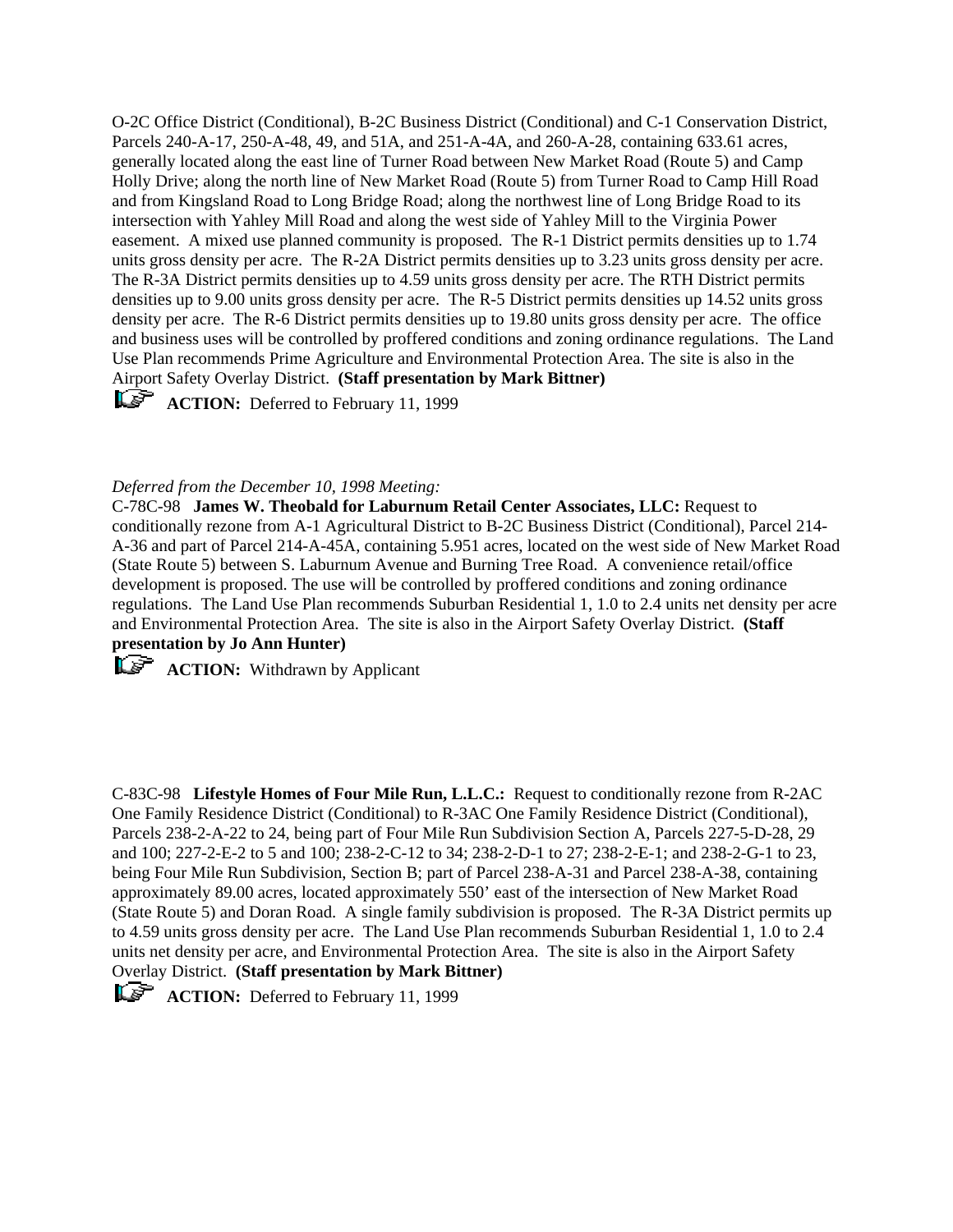C-1C-99 **James D. Thornton for Genuine Parts Company:** Request to conditionally rezone from B-3 Business District and M-1 Light Industrial District to B-3C Business District (Conditional), part of Parcel 162-9-3-36A, containing 2.003 acres, located on the southeast corner of Williamsburg Road and Klockner Drive. An auto parts store is proposed. The use will be controlled by proffered conditions and zoning ordinance regulations. The Land Use Plan recommends Commercial Arterial. The site is also in the Airport Safety Overlay District. **(Staff presentation by Jo Ann Hunter)**

**ACTION:** Approved

P-31-98 **Gloria L. Freye for AAT Communications Corporation:** Request for approval of obstruction marking and lighting of a communication tower pursuant to the approved conditions of Provisional Use Permit P-31-98. This is a 159-foot communication tower located at the southwest corner of Route 5 and I-295 at the end of Fordson Farm Lane, on part of parcel 249-A-32. The tower was approved to a height of 199' on September 9, 1998 with no obstruction marking or lighting. The applicant has now requested the tower be painted per the requirements of the Federal Aviation Administration. This action requires approval by the Henrico County Planning Commission. **(Staff presentation by Jo Ann Hunter)**

**ACTION:** Deferred to February 11, 1999

# **THE PLANNING COMMISSION WILL BREAK FOR DINNER AT 6:00 P.M. AND RECONVENE AT 7:00 P.M.:**

**BEGINNING AT 7:00 P.M.:**

### **BROOKLAND:**

### *Deferred from the December 10, 1998 Meeting:*

C-79C-98 **Ralph L. Axselle, Jr. for Thomas B. Porterfield:** Request to conditionally rezone from O-2 Office District to B-3C Business District (Conditional), Parcel 103-A-104, containing 1.721 acres, located on the southwest corner of Staples Mill Road and Massie Road. A fueling facility and commercial building are proposed. The use will be controlled by proffered conditions and zoning ordinance regulations. The Land Use Plan recommends Commercial Concentration. **(Staff presentation by John Merrithew**



# *Deferred from the December 10, 1998 Meeting:*

P-39-98 **Gloria L. Freye for Triton PCS, Inc.:** Request for approval of a provisional use permit in accordance with Sections 24-95(a) and 24-122.1 of Chapter 24 of the County Code in order to construct, operate and maintain a communications tower up to 199' high and related equipment and improvements on part of Parcel 94-A-8A, containing 2500 sq. ft. located on the west side of Byrdhill Road approximately 1200' south of Dumbarton Road. The site is zoned M-1 Light Industrial District. **(Staff presentation by John Merrithew**

**ACTION:** Approved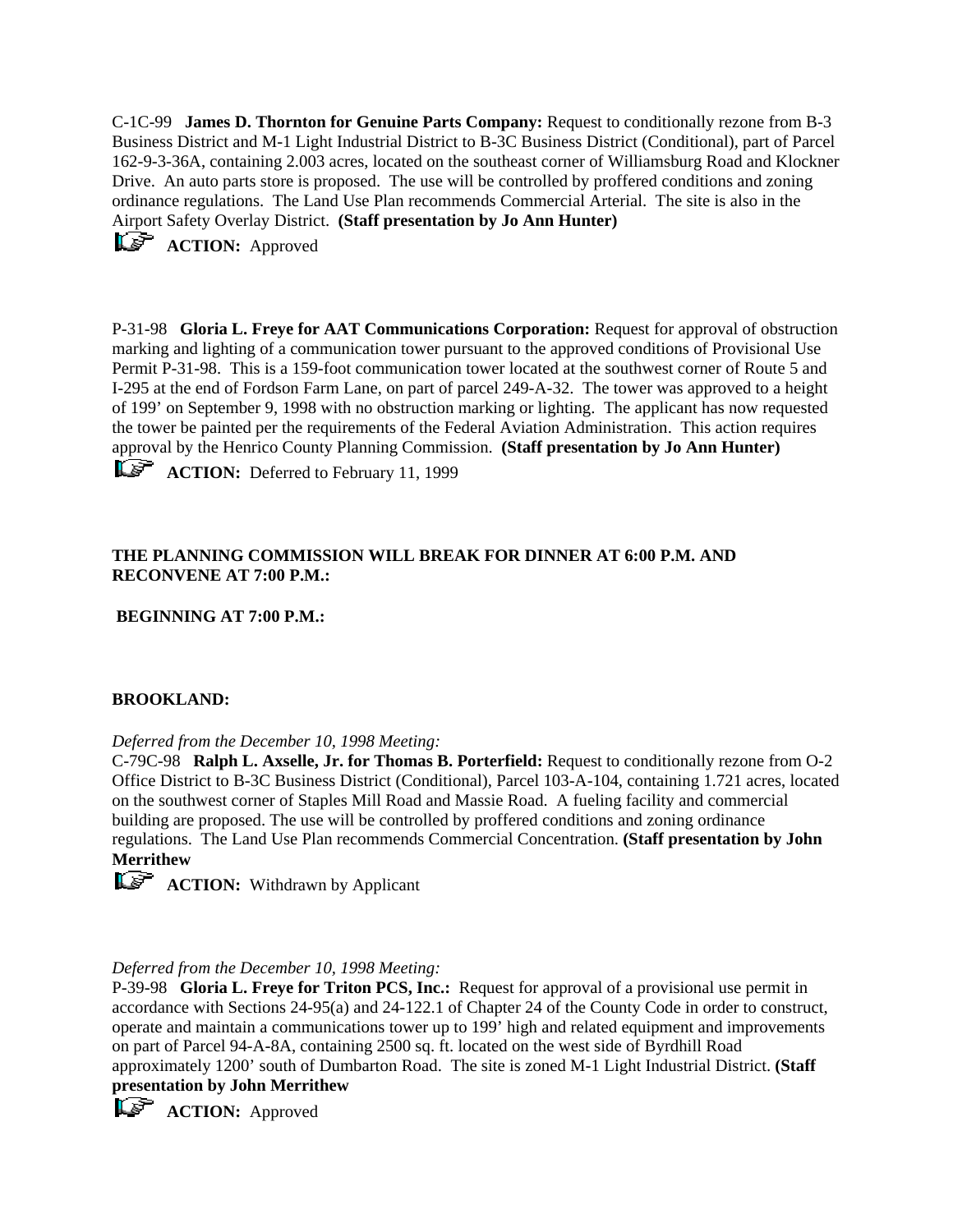## **FAIRFIELD:**

#### *Deferred from the December 10, 1998 Meeting:*

C-40C-98 **Robert M. Atack for Atack Properties, Inc.:** Request to conditionally rezone from R-2C and R-2AC One Family Residence Districts (Conditional) to RTH Residential Townhouse District (Conditional), part of Parcels 23-A-72A and 32-A-94, containing 18.08 acres, located adjacent to the western terminus of proposed J.E.B. Stuart Parkway and north of the terminus of Proposed Magnolia Ridge Drive. Townhomes or condominiums for sale are proposed. The RTH District permits densities up to 9.0 units gross density per acre. The Land Use Plan recommends Suburban Residential 1 development, 1.0 to 2.4 units net density per acre and Suburban Residential 2, 2.4 to 3.4 units net density per acre. **(Staff presentation by Nancy Gardner**

**ACTION:** Deferred to February 11, 1999

C-3-99 **Windsor Enterprises, L. L. C.:** Request to rezone from R-4 One Family Residence District and C-1 Conservation District to R-4 One Family Residence District and C-1 Conservation District, part of Parcel 73-A-18, containing 4.5 acres, located on the west side of Interstate 95 approximately 335' south of Lakeside Boulevard. A single family subdivision, recreation area and wetland mitigation area are proposed. The R-4 District permits up to 5.45 units gross density per acre. The Land Use Plan recommends Environmental Protection Area. **(Staff presentation by Nancy Gardner**

**ACTION:** Deferred to February 11, 1999 for decision only

### **THREE CHOPT:**

#### *Deferred from the December 10, 1998 Meeting:*

P-23-98 **Gloria Freye for Triton PCS, Inc.:** Request for approval of a provisional use permit in accordance with Sections 24-95(a) and 24-122.1 of Chapter 24 of the County Code in order to construct, operate and maintain a communication tower up to 199' high and related equipment and improvements, on part of Parcel 47-A-59, containing 2,500 sq. ft., east of Interstate 64 between Cox Road and Old Cox Road (3600 Old Cox Road). The site is zoned A-1 Agricultural District. **(Staff presentation by Mark Bittner)**

**ACTION:** Deferred to February 11, 1999

### *Deferred from the December 10, 1998 Meeting:*

C-81C-98 **Jay M. Weinberg for Buckley Shuler Properties:** Request to conditionally rezone from B-3 Business District and A-1 Agricultural District to B-2C Business District (Conditional), part of Parcel 46- A-19, containing approximately 17.293 acres, located on the southwest side of the intersection of W. Broad Street (U. S. Route 250) and John Rolfe Parkway. A shopping center is proposed. The use will be controlled by proffered conditions and zoning ordinance regulations. The Land Use Plan recommends Commercial Concentration and Office. The site is also in the West Broad Street Overlay District. **(Staff presentation by Nancy Gardner**

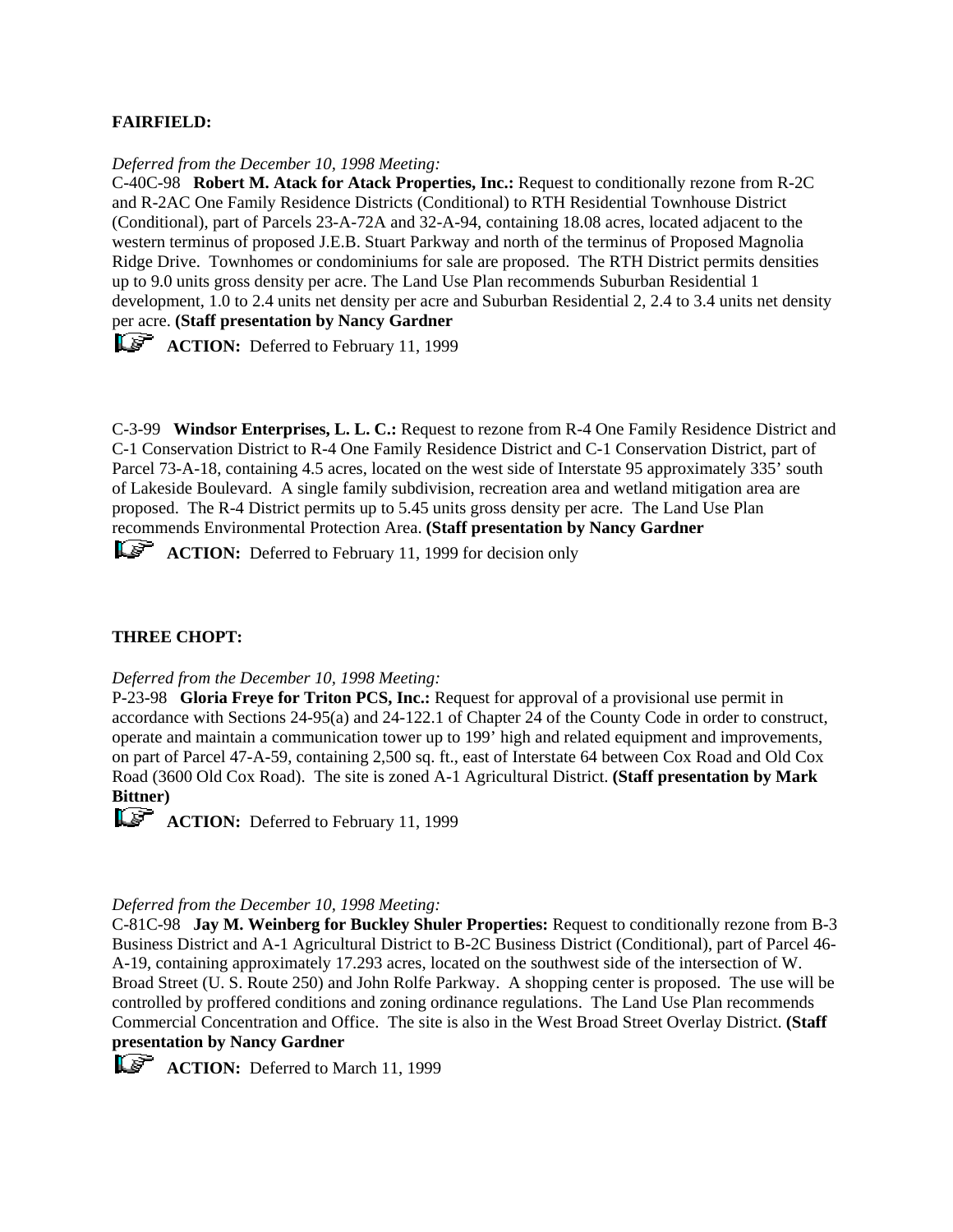C-4C-99 **Gloria L. Freye for Fidelity Properties, Ltd.:** Request to conditionally rezone from A-1 Agricultural District to R-3AC One Family Residence District (Conditional), part of Parcels 27-A-26 & 44, containing 10.873 acres, located at the southwest intersection of Sadler and Trexler (private) Roads. A single family subdivision is proposed. The R-3A District permits up to 4.59 units gross density per acre. The Land Use Plan recommends Suburban Residential 1, 1.0 to 2.4 units net density per acre. **(Staff presentation by Nancy Gardner**

**ACTION:** Approved

# **BEGINNING AT 8:00 P.M.:**

C-5C-99 **Glenn R. Moore for Robert M. Atack:** Request to conditionally rezone from A-1 Agricultural District to O-2C Office District (Conditional), Parcels 28-A-36A and 36B, containing approximately 2.7 acres, located on the north line of Sadler Road approximately 150' east of relocated Sadler Road. Offices and a branch banking facility are proposed. The use will be controlled by proffered conditions and zoning ordinance regulations. The Land Use Plan recommends Office development. **(Staff presentation by Nancy Gardner**

**ACTION:** Deferred to February 11, 1999

P-1-99 **Glenn R. Moore for Allen Tire, Inc.:** Request for approval of a provisional use permit in accordance with Sections 24-58.2(c) and 24-122.1 of Chapter 24 of the County Code in order to operate an auto parts sales, service and installation facility, on part of Parcels 56-10-2S & 1B, containing 1.157 acres, located at the southeast corner of Lauderdale Drive and Rutgers Drives. The site is zoned B-2C Business District (Conditional). **(Staff presentation by Mark Bittner)**

**ACTION:** Deferred to February 11, 1999

P-2-99 **Gloria L. Freye for PrimeCo Personal Communications:** Request for approval of a provisional use permit in accordance with Sections 24-95(a)(3), 24-120 and 24-122.1 of Chapter 24 of the County Code in order to extend the height of an existing 100' communication tower monopole up to 145', on part of Parcel 58-6-2, containing 324 sq. ft., located at the southern terminus of Mayland Court (3500 Mayland Court). The site is zoned M-1C Light Industrial District. **(Staff presentation by Mark Bittner) ACTION:** Deferred to January 26, 1999

C-6-99 **Jack R. Wilson, III, for West Manor Homes:** Request to rezone from R-3 One Family Residence District to R-4A One Family Residence District, Parcels 92-7-1-4,8,13; 92-7-16-20,24,46,49 and 50; 92-7-17-25 thru 43; 92-7-14-59,85,90; 92-7-15-63 thru 82; 92-7-12-102,127,128,132; and 92-7- 13-104 thru 122 being part of Crestview Subdivision Section A; 92-7-2-1,2; 92-7-3-3 thru 10; 92-7-4-11 thru 18; 92-7-5-19 thru 40; and 92-7-11-41 thru 58 being part of Crestview Subdivision Section B; and 92-7-11-1 thru 16; 92-7-10-17 thru 51 and A; 92-7-6-52 thru 72 and B and C; 92-7-7-73 thru 78; 92-7-8- 83 thru 94, 96 thru 101 and D; and 92-7-9-79,81,82,102 thru 124 and E being part of Crestview Subdivision Section C, containing 50.48 acres, located on the north side of Horse Pen Road generally between Harvard Road and Charles Street. A single family residential subdivision is proposed. The R-4A District permits up to 5.62 units per gross acre. The Land Use Plan recommends Urban Residential,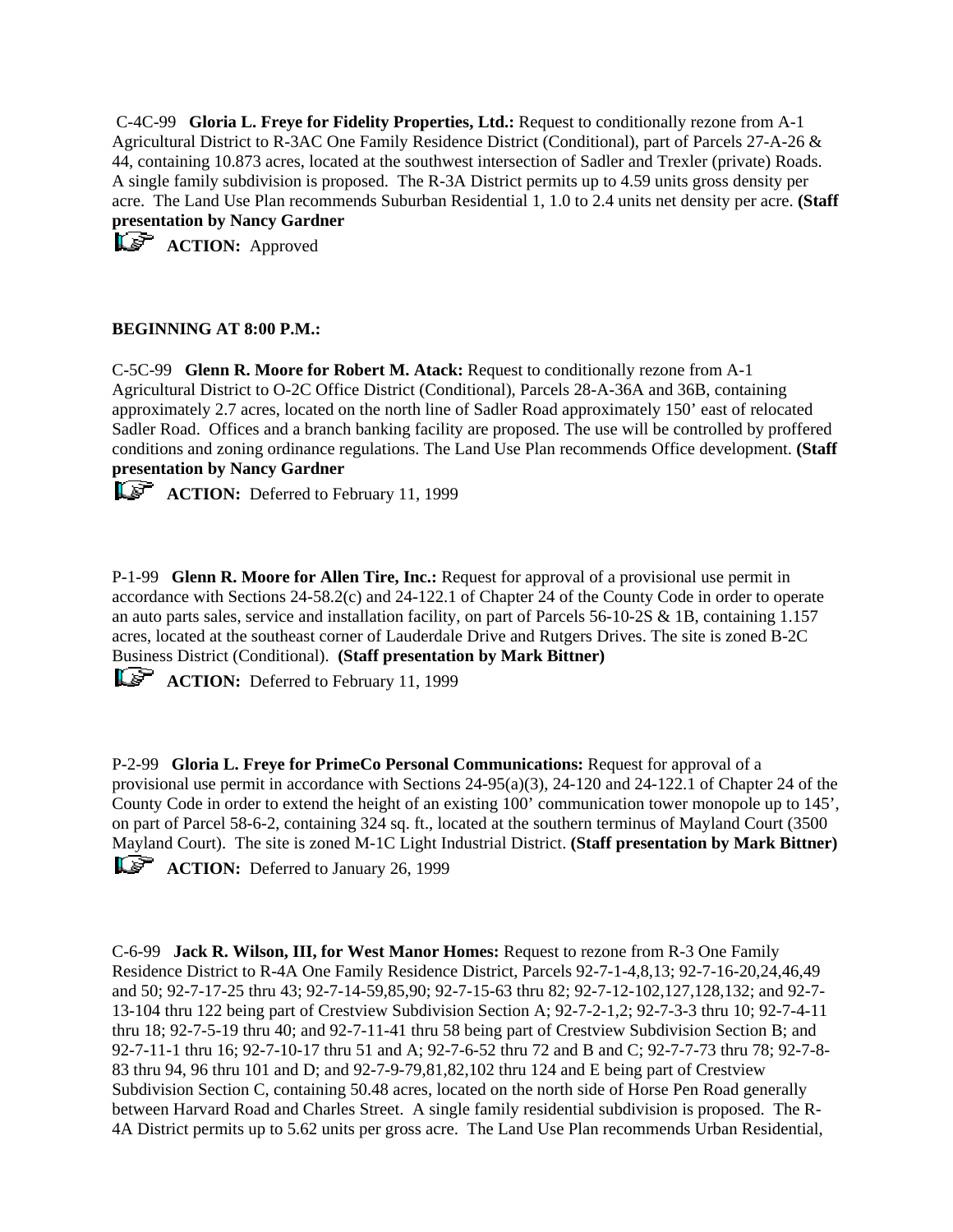3.4 to 6.8 units net density per acre. **(Staff presentation by John Merrithew ACTION:** Denied

C-7-99 **Jack R. Wilson, III, for West Manor Homes:** Request to rezone from R-3 One Family Residence District to R-5 General Residence District, Parcels 102-9-D-1 through 14, containing 2.63 acres, located at the northeast intersection of Charles Street and Horse Pen Road. Apartments are proposed. The R-5 District permits up to 14.52 units per gross acre. The Land Use Plan recommends Urban Residential, 3.4 to 6.8 units net density per acre. **(Staff presentation by John Merrithew)**

**ACTION:** Denied

C-8-99 **Jack R. Wilson, III, for West Manor Homes:** Request to rezone from B-2 Business District to R-5 General Residence District, Parcel 102-9-B-1, containing 2.73 acres, located on the north line of Horsepen Road at its intersections with Dartmouth Avenue and Betty Lane (Crestview Shopping Center). Apartments are proposed. The R-5 District permits up to 14.52 units per gross acre. The Land Use Plan recommends Commercial Concentration. **(Staff presentation by John Merrithew)**

**ACTION:** Denied

C-9-99 **Jack R. Wilson, III, for West Manor Homes:** Request to rezone from B-2 Business District to R-5 General Residence District, Parcels 102-9-H-1 and 2, containing 2.73 acres, located on the north line of Horsepen Road at its intersections with Betty Lane and Catawba Lane (Crestview Shopping Center). Apartments are proposed. The R-5 District permits up to 14.52 units per gross acre. The Land Use Plan recommends Commercial Concentration. **(Staff presentation by John Merrithew)**

**LS ACTION:** Denied

### **TUCKAHOE:**

C-10C-99 **Charles H. Rothenberg for Cobblestone Properties of Virginia:** Request to conditionally rezone from RTHC Residential Townhouse District (Conditional) to R-6C General Residence District (Conditional), part of Parcel 58-A-35B, containing 9.95 acres, located at the southwest intersection of Gaskins and Three Chopt Roads. An adult care residence is proposed. The R-6 District permits up to 19.8 units per gross acre. The Land Use Plan recommends Urban Residential, 3.4 to 6.8 units per net acre. **(Staff presentation by Mark Bittner)**

**ACTION:** Approved

DISCUSSION: **Set Public Hearing for Capital Improvements Program** – February 11, 1999 (6:30 p.m.).

DISCUSSION: Request to authorize ordinance amendment for Flag Lots – January 26, 1999 POD Meeting.